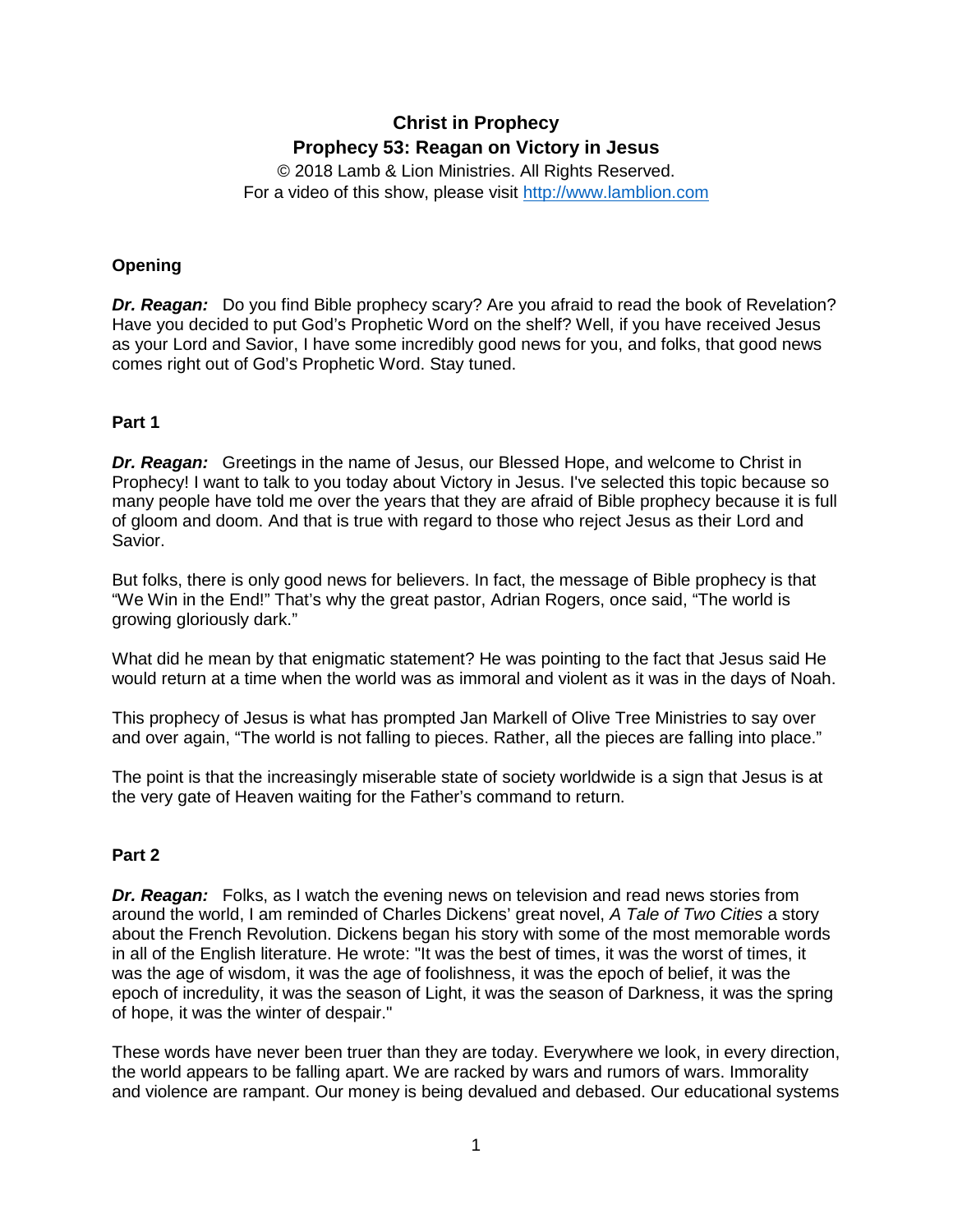have been hijacked by Humanists and Atheists. Our political systems are gridlocked by value wars and political corruption. All of nature seems to be reeling out of control, producing one calamity after another. And our churches are being destroyed by rampant apostasy. True Christianity is under attack from all sides, and Christians are being marginalized as intolerant bigots.

Yet, despite all this economic, social and political chaos, it is the best of times because all these developments are a fulfillment of end time prophecies that point to the imminent return of Jesus.

Jesus Himself said that society would become as immoral and violent as in the days of Noah. And He said that when we see that happening, we are to "Look up, be watchful, for our Redemption will be drawing near."

Those of us who have committed our lives to Jesus, may see all that is dear to us disintegrate before our very eyes, but we are going to win in the end. We may suffer terrible persecution, but we are going to win in the end. We may see the collapse of the dollar and the fall of the United States as a world power, but we are going to win in the end.

How can I be so confident? Because the Bible promises us ultimate victory, and I know for certain the Bible is true.

## **Part 3**

*Dr. Reagan:* So, my friends, what is our promised victory? Let me summarize it for you: We are promised that at any moment now we will be taken out of this world in the Rapture of the Church. We are promised that God will then pour out His wrath on the wicked world leaders who currently thumb their noses at Him. We are promised that Jesus will then return to reign over all the world in glory and majesty from Mount Zion in Jerusalem, and all the earth will be flooded with peace, righteousness, and justice. We are promised that we will ultimately be given an eternal home on this planet after it has been refreshed and perfected by God. We are promised that we will live eternally in a New Jerusalem on that new planet in glorified, immortal bodies in the presence of our Creator and Savior.

Again, how can I be certain of these victorious promises? Because the Bible tells me so. And the Bible can be trusted as the infallible Word of God. And how do I know that? Because it is the only book in the world that contains fulfilled prophecies.

And, because all the prophecies concerning the First Coming of the Messiah were literally and precisely fulfilled, we can also be confident that all the prophecies about the Messiah's return and triumph will be literally and precisely fulfilled.

Let's take a quick, overview look at God's Plan for the Ages. There are four major prophesied triumphal events on the horizon that we as born again children of God can look forward to. They are: The Rapture, The Second Coming, The Millennium, and Heaven.

### **Part 4**

**Dr. Reagan:** Okay folks, let's get specific about the glorious promises that are made to believers in God's Prophetic Word.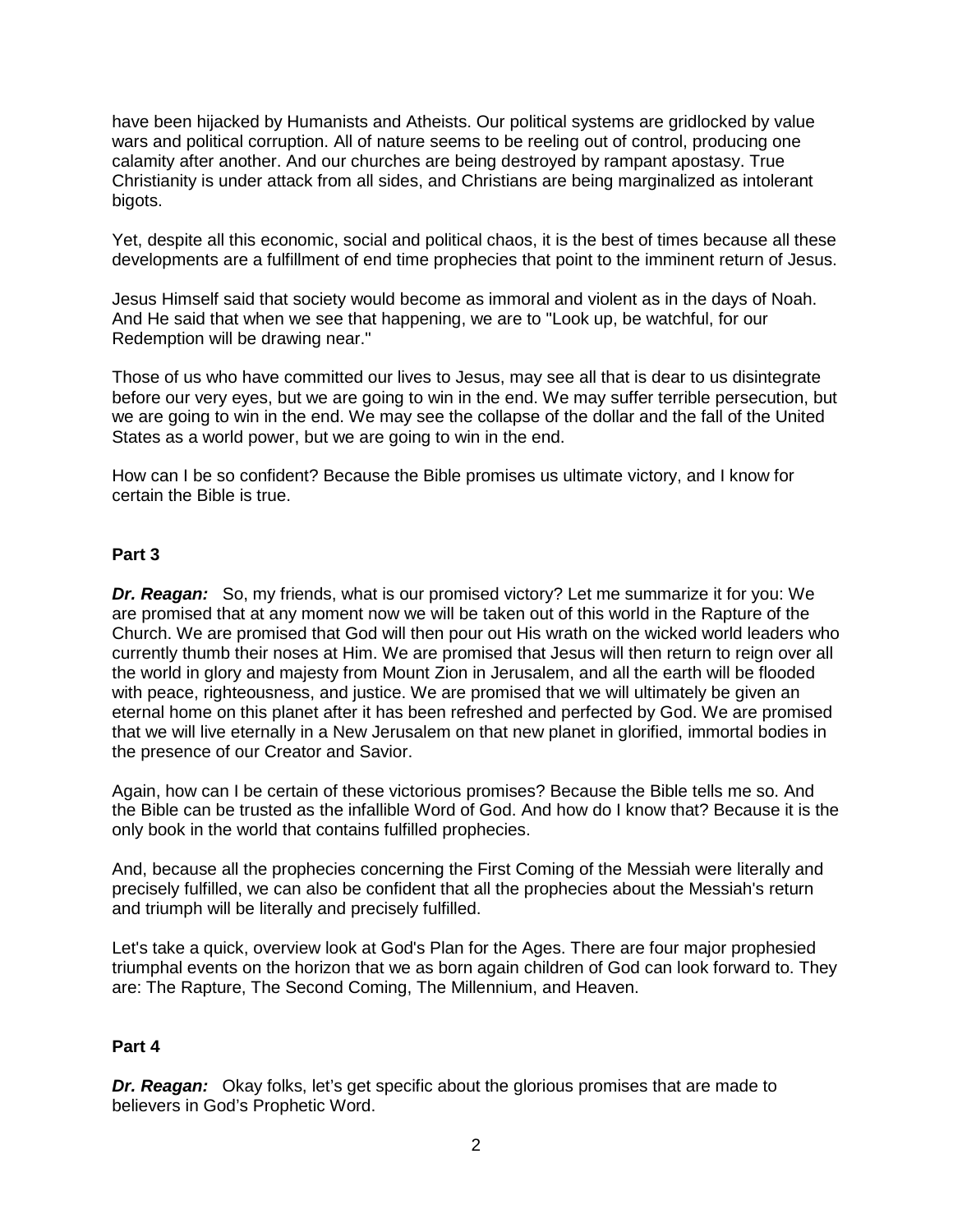Our first promise of victory is the Rapture of the Church. This is an event that is often confused with the Second Coming but they are not the same. A careful study of the Scriptures reveals that the return of Jesus is going to be in two stages; first, the Rapture, and then later, the Second Coming.

The fact that these are two separate events can be easily demonstrated. There are only two detailed descriptions of the Lord's return in the New Testament. The first is found in 1 Thessalonians 4 and the second, in Revelation 19. And folks, these two passage are as different as night and day. The two passages have absolutely nothing in common except that they both focus on Jesus.

Let me show you how different they are. In 1 Thessalonians 4 Jesus appears in the heavens, He does not return to earth; whereas in Revelation 19 Jesus returns to this earth. In 1 Thessalonians 4 Jesus appears for His Church; whereas in Revelation 19 Jesus returns with His Church. In 1 Thessalonians 4 Jesus appears as a Deliverer; in Revelation 19 Jesus returns as a Warrior. In 1 Thessalonians 4 Jesus appears in Grace; whereas in Revelation 19 Jesus returns in Wrath. In 1 Thessalonians 4 Jesus appears as a Bridegroom; whereas in Revelation 19 Jesus returns as a King. Now, I ask you: How can these passages be reconciled?

I believe the only way to reconcile these two accounts is to conclude that they are talking about two different events, and that the Lord's return will be in two stages first, the Rapture, and then the Second Coming.

Incidentally, this reconciliation solves another problem. You see the Bible says repeatedly that the Lord's return is imminent, that is, it can happen at any moment. But how can it be imminent if there is only one future coming? Here's the point: If there is only one future coming, then the Lord's return is not imminent because there are many prophecies that must be fulfilled before He can return to earth.

For example: There must be 7 years of Tribulation. The Jewish Temple must be rebuilt. The Antichrist must be revealed. The Two Witnesses of God must be killed. The Antichrist must desecrate the Temple. The False Prophet must institute the Mark of the Beast. And a Jewish Remnant must be saved.

The Point Again: The only way the Lord's return can be imminent is for there to be a Rapture that is separate and apart from the Second Coming and which can occur at any moment, without the fulfillment of any prophecies.

This reconciliation also solves another problem. The Bible says that no one can know the date of the Lord's return. But the date of the Second Coming can be calculated precisely. The book of Revelation says it will take place exactly 2,520 days or 7 prophetic years from the day that the Tribulation begins. Therefore, the statement about not knowing the date must apply to the Lord's appearing in the Rapture.

Again, the solution is two future comings, an appearing and a return. This brings us to the second great prophetic event of triumph that we can look forward to it is the Second Coming of Jesus. The Bible says Jesus will return to this earth at the end of the seven years of the Great Tribulation. He will return to the Mount of Olives in Jerusalem from which He ascended into Heaven.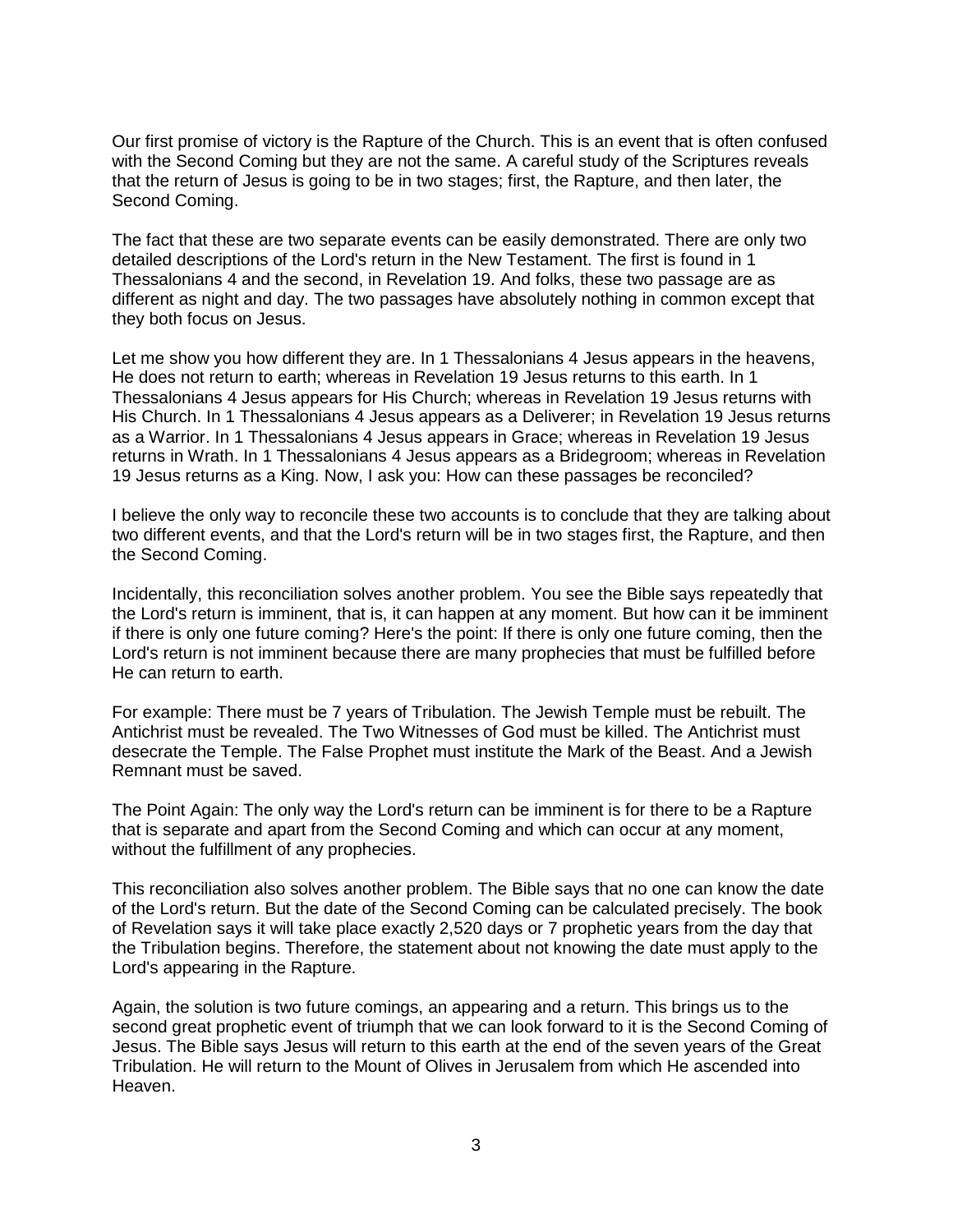This will occur when the Jewish people have come to the end of themselves through the persecution of the Antichrist, motivating them to turn their hearts to God. When Jesus comes, they will look upon Him whom they have pierced, and they will recognize Him as their Messiah, and they will repent of their rejection of Him, and they will cry out "Baruch Haba Bashem Adonai!" meaning "Blessed is He Who Comes in the Name of the Lord!"

At that point Jesus will speak a supernatural word and the Antichrist and his forces will be instantly annihilated in the Valley of Armageddon. Jesus will then resurrect the Old Testament Saints and the Tribulation Martyrs, giving them glorified bodies. He will proceed to judge all those still living, both Gentiles and Jews. The Saved will be allowed to enter the Millennium in the flesh. The Unsaved will be consigned to death and Hades.

This brings us to the third great triumphal event Christians should be looking forward to and that is the Lord's glorious millennial reign. The Bible says that those of us in glorified bodies will reign with Jesus over those in the flesh for a thousand years, during which time the earth will be flooded with peace, righteousness, and justice. And during those thousand years, God is going to fulfill six promises He has made.

First and foremost are the promises that God has made to His Son. God has promised that the day will come when Jesus will receive honor, and glory, and power. Jesus was humiliated the first time He came. During the Millennium He will be glorified in history. Isaiah describes it this way, he writes, "Then the moon will be abashed and the sun ashamed, for the LORD of hosts will reign on Mount Zion and in Jerusalem, and His glory will be before His elders. Paul, in 2 Thessalonians makes the same point, he wrote, "Jesus is returning to be glorified in His saints on that day, and to be marveled at among all who have believed."

God is also going to use the Millennium to fulfill promises He has made to the Creation. He has promised to restore the Creation to its original perfection. Repeatedly in the Hebrew Scriptures, the promise is made that God will one day redeem His creation. Isaiah 11 says, "The wolf will dwell with the lamb and the lion will eat straw with the ox." Peter affirmed this promise in his sermon to the Sanhedrin Council when he declared, "Jesus must remain in Heaven until the period of the restoration of all things about which God spoke by the mouth of His holy prophets from ancient time." Notice that Peter said God is going to restore "all things" promised by the Hebrew prophets, and folks, that includes nature.

This brings us to the third promise God is going to fulfill during the Millennium. It is a promise to the Nations that a time will come when they will be blessed with peace, righteousness and justice. Again, the Hebrew Scriptures speak of the promise many times. One example can be found in Micah chapter 4. The prophet wrote, "He, the Messiah, will judge between many peoples and render decisions for mighty, distant nations. Then they will hammer their swords into plowshares and their spears into pruning hooks; and nation will not lift up sword against nation, and never again will they train for war.

The fourth promise God is going to fulfill during the Millennium is one He has made to the Jewish people. It is the promise that a day will come when the nation of Israel will be given primacy among the nations Consider, for example, the incredible promises of Isaiah 60 which God made to the Jewish people promises that have never yet been fulfilled: "The glory of the Lord will appear upon you, Israel. And nations will come to your light, and kings to the brightness of your rising. The wealth of nations will come to you. Whereas you have been forsaken and hated, I will make you an everlasting pride, a joy from generation to generation.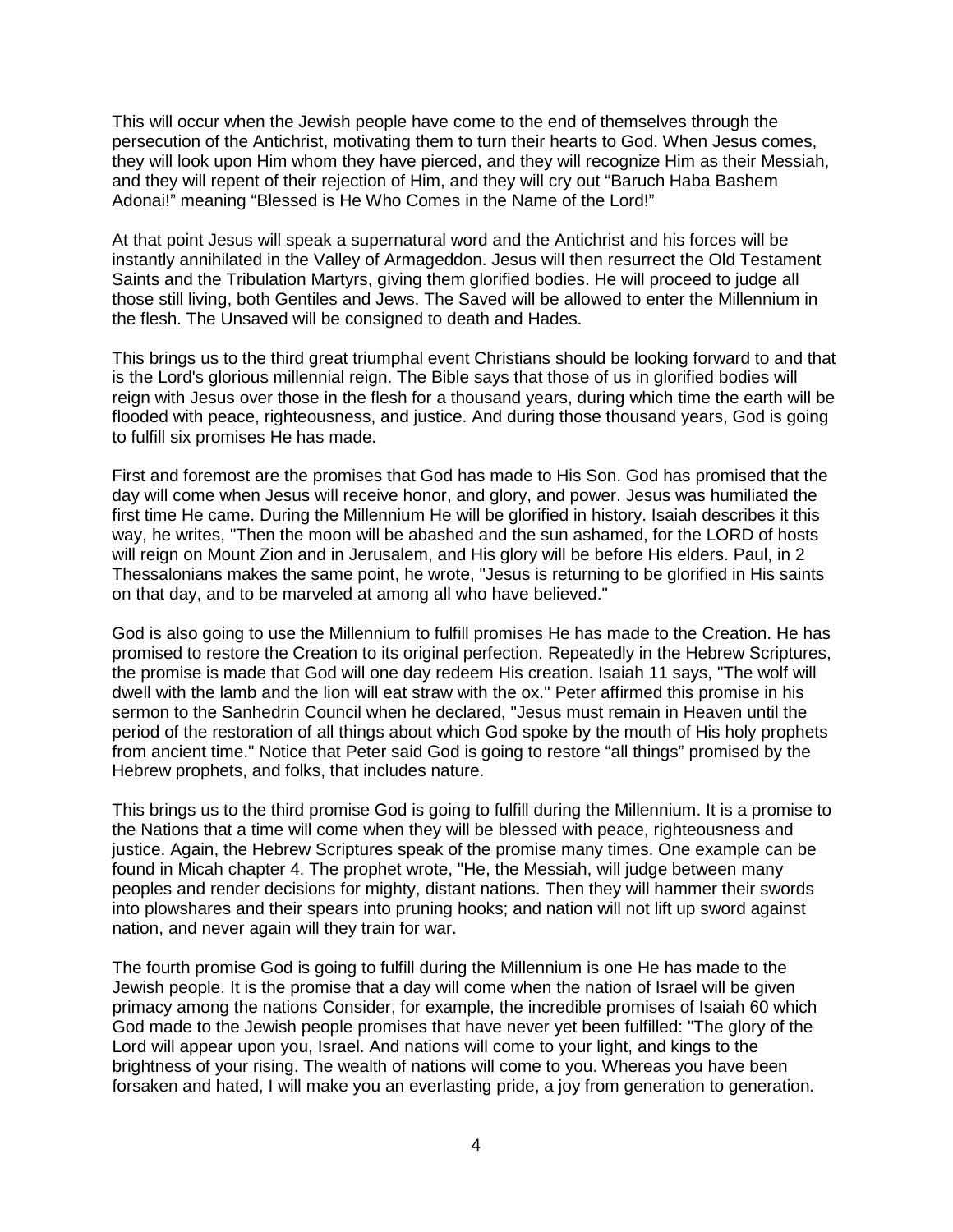The days of your mourning will be finished. Then all your people will be righteous and they will possess the land forever.

Likewise, the prophet Zechariah describes the millennial glory of Israel with some remarkable imagery in chapter 8, verse 23 of his book, "Thus says the Lord of hosts, 'In those days, ten men from all the nations will grasp the garment of a Jew saying, 'Let us go with you, for we have heard that God is with you.'"

The final group of promises God is going to fulfill during the Millennium are those He has made to the Church. God is going give the Church Age Saints, you and me, ruling power over the nations. This is a promise made many times in the Scriptures, both in the Old and New Testaments. Here is one example from Daniel 7 in the Old Testament, "Then the sovereignty, the dominion, and the greatness of all the kingdoms under the whole heaven will be given to the people of the saints of the Highest One; His kingdom will be an everlasting kingdom, and all the dominions will serve and obey Him."

And here is confirmation of that promise by Jesus in the New Testament, "And he who overcomes, and he who keeps My deeds until the end, to him I will give authority over the nations; and he shall rule them with a rod of iron, as I also have received authority from My Father.

Now, in addition to the Rapture, the Second Coming and the Millennium, there is a fourth triumphal blessing that we can look forward to. The final stage of God's Plan for the Ages will come at the end of the Millennium, when we will be presented with our Heavenly home. The Redeemed will be removed from this planet to the New Jerusalem which Jesus has been preparing for us. And I suspect that from that vantage point, we will be able to watch the greatest fireworks display in all of history as God superheats this earth to burn away the pollution of Satan's last revolt.

Out of that fiery inferno will come new heavens and a new earth that will serve as our eternal abode. That's right, Heaven will be on a new earth, we will be lowered down inside the New Jerusalem to the new earth, and God Himself will come to earth to live among us.

Here's how it is described in the book of Revelation, "Then I saw a new heaven and a new earth; for the first heaven and the first earth passed away. And I saw the holy city, New Jerusalem, coming down out of heaven from God, made ready as a bride adorned for her husband. And I heard a loud voice from the throne, saying, 'Behold, the tabernacle of God is among men, and He will dwell among them, and they shall be His people, and God Himself will be among them, and He will wipe away every tear from their eyes; and there will no longer be any death; there will no longer be any mourning, or crying, or pain; the first things have passed away.' And He who sits on the throne said, 'Behold, I am making all things new.' And He said, 'Write, for these words are faithful and true.' Then He said to me, 'It is done. I am the Alpha, I am the Omega, the beginning and the end. I will give to the one who thirsts from the spring of the water of life without cost. He who overcomes will inherit these things, and I will be his God and he will be My son.'" Notice the one to whom all these promises are made: is the "overcomer." And who is an overcomer? The definition is found in 1 John chapter 5, "Whoever believes that Jesus is the Christ is born of God. And who is the one who overcomes the world, but he who believes that Jesus is the Son of God?"

Let me summarize what the Bible says about Heaven. Heaven is going to come to earth. We, the Redeemed, will dwell in glorified, perfected and immortal bodies in a fabulous New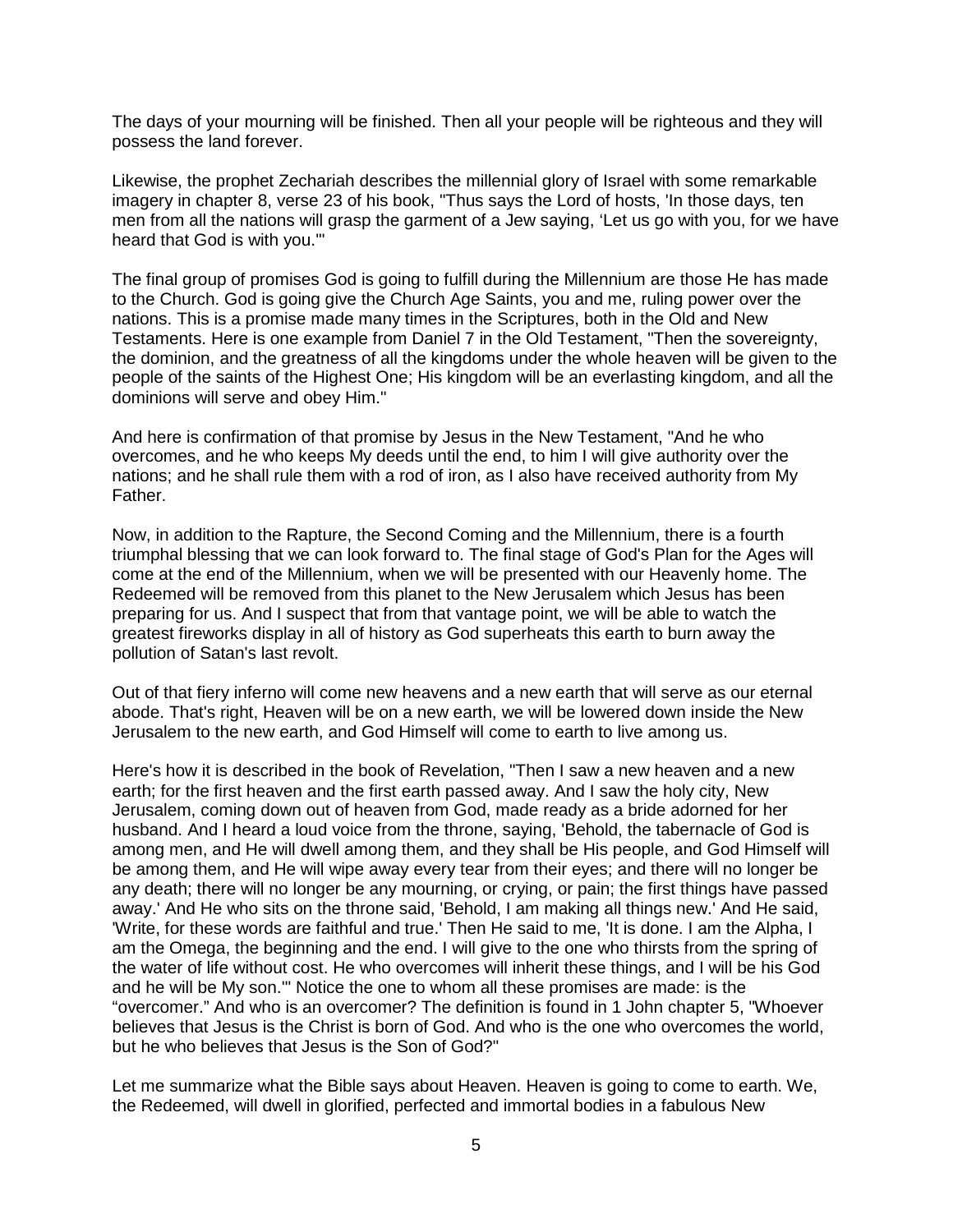Jerusalem on a gloriously beautiful New Earth. And our Creator and Savior are going to dwell with us. According to Revelation 22:4, we will "see God's face" which I think means we will have intimate fellowship with our Creator eternally. And Revelation 22:3 says we will "serve Him forever." Yes, we are going to have meaningful and fulfilling things to do in service to our Creator.

# **Part 5**

*Dr. Reagan:* Let me illustrate all that I've said by giving you a visual overview of God's Plan for the Ages.

The end times began on Pentecost in about 30 AD when the Church was established. We have now been in the Church Age for 1,900 years plus. The Church Age will be followed by the Great Tribulation which will last seven years. Then will come the Millennial reign of Jesus, lasting 1,000 years. The final stage of history will be the eternal state or heaven when we will live eternally in glorified bodies on a new earth.

The Church Age will come to a halt with the appearance of Jesus in the heavens, followed by the Rapture of the Church Age Saints, both the living and the dead. We will be in Heaven with the Lord during the Tribulation. But we will return with Him at the end of the Tribulation to reign with Him over all the world. So, we have the return of Jesus in two stages: first, the Rapture of the Church, and then the Second Coming of Jesus to this earth.

## **Part 6**

**Dr. Reagan:** Well, folks, now I hope you can better understand the meaning of the two great passages written by the Apostle Paul, first, Romans 8:18, "I consider that the sufferings of this present time are not worthy to be compared with the glory that is to be revealed to us." He repeats this sentiment in 1 Corinthians 2:9 where he writes, "No eye has seen, no ear has heard, nor has the mind of Man conceived what God has prepared for those who love Him." But in the next verse, he adds: that these glorious things have been revealed to us through His Spirit, speaking, of course, of the Scriptures. In like manner, the Apostle Peter referred to the events we have surveyed as "God's precious and magnificent promises."

When you consider the details of God's Glorious Plan for the Ages, how can you possibly be passive or apathetic? We are promised victory, and it will be achieved with the Rapture of the Church, the Second Coming of Jesus, the Lord's Millennial Reign, and Life Eternal with God in glorified bodies on a New Earth. Clouds of darkness may be gathering around us, but the Light is about to break through.

It is the worst of times, but it is the best of times, for the signs of the times are shouting the good news that Jesus is coming soon! In response, you and I should be shouting, "Maranatha! Come quickly, Lord Jesus!

## **Part 7**

*Dr. Reagan:* Okay, folks, I have shared with you the incredible good news that Bible prophecy contains for those who have put their faith in Jesus as their Lord and Savior. But what about those who have steadfastly rejected God's gift of grace in Jesus?